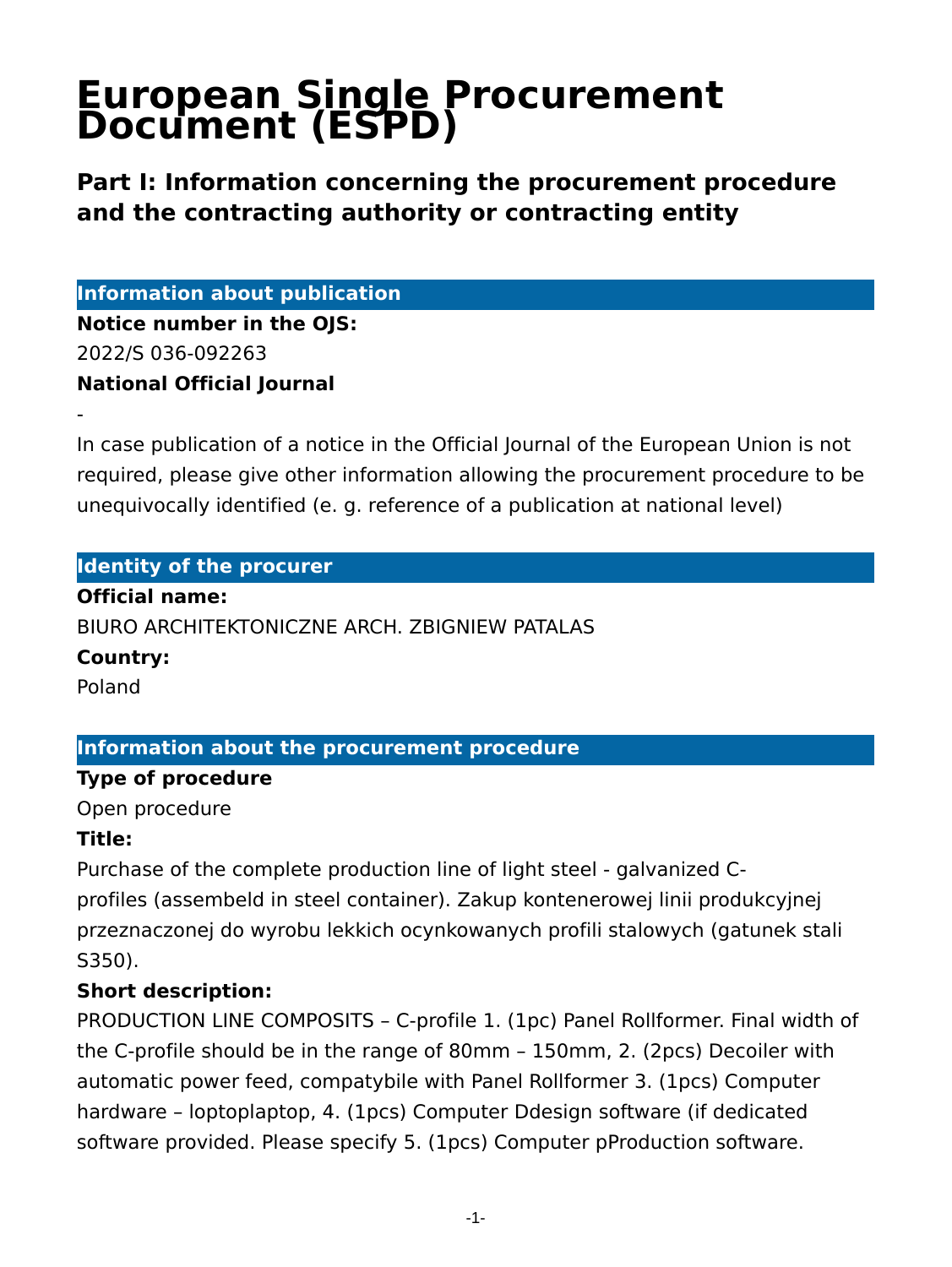### **File reference number attributed by the contracting authority or contracting entity (if applicable):**

FunNorw/1/2022

# **Part II: Information concerning the economic operator**

| A: Information about the economic operator                                                                            |
|-----------------------------------------------------------------------------------------------------------------------|
| <b>Name:</b>                                                                                                          |
| <b>Street and number:</b>                                                                                             |
|                                                                                                                       |
| <b>Postcode:</b>                                                                                                      |
| City:                                                                                                                 |
| Country:                                                                                                              |
|                                                                                                                       |
| Internet address (web address) (if applicable):                                                                       |
| E-mail:                                                                                                               |
| Telephone:                                                                                                            |
| <b>Contact person or persons:</b>                                                                                     |
| VAT number, if applicable:                                                                                            |
| If no VAT number is applicable, please indicate another national<br>identification number, if required and applicable |
| Is the economic operator a Micro, a Small or a Medium-Sized Enterprise?                                               |
| $\bigcirc$ Yes                                                                                                        |
| $\bigcirc$ No                                                                                                         |
| Only in case the procurement is reserved: is the economic operator                                                    |
| a sheltered workshop, a 'social business' or will it provide for the                                                  |

**a sheltered workshop, a 'social business' or will it provide for the performance of the contract in the context of sheltered employment programmes?**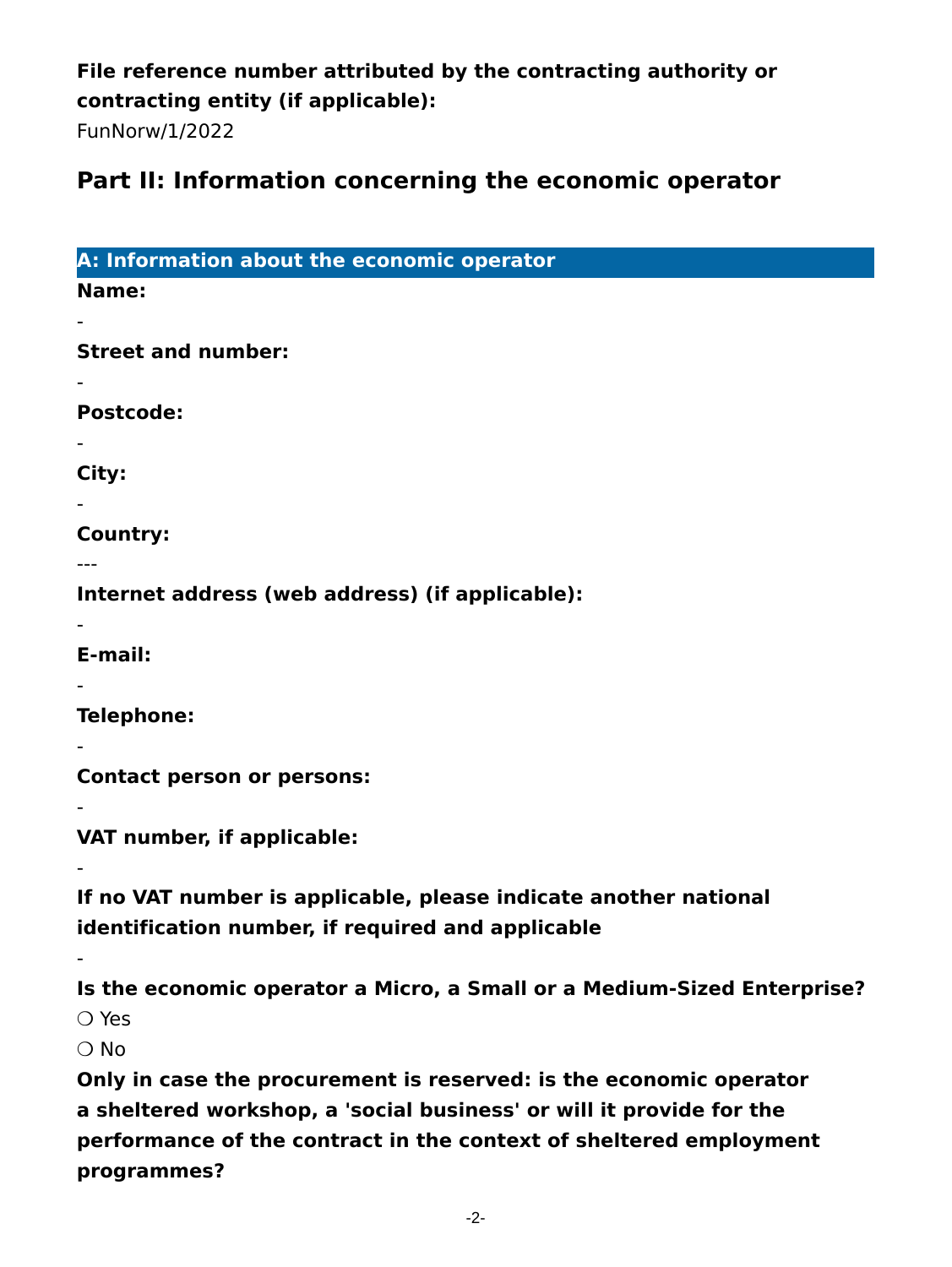❍ Yes

 $\bigcirc$  No

-

-

**What is the corresponding percentage of disabled or disadvantaged workers?**

**If required, please specify which category or categories of disabled or disadvantaged workers the employees concerned belong to?**

**If applicable, is the economic operator registered on an official list of approved economic operators or does it have an equivalent certificate (e.g. under a national (pre)qualification system)?**

❍ Yes

 $\bigcirc$  No

-

-

-

• Please answer the remaining parts of this Section, Sections B and, where relevant, C of this Part, complete Part V, where applicable, and, in any case, fill in and sign Part VI.

# **a) Please provide the name of the list or certificate and the relevant registration or certification number, if applicable:**

**b) If the certificate of registration or certification is available electronically, please state:**

**c) Please state the references on which the registration or certification is based, and, where applicable, the classification obtained in the official list:**

**d) Does the registration or certification cover all of the required selection criteria?**

❍ Yes

 $\bigcirc$  No

• In addition, please complete the missing information in Part IV, Sections A, B, C or D as the case may be ONLY if this is required in the relevant notice or procurement documents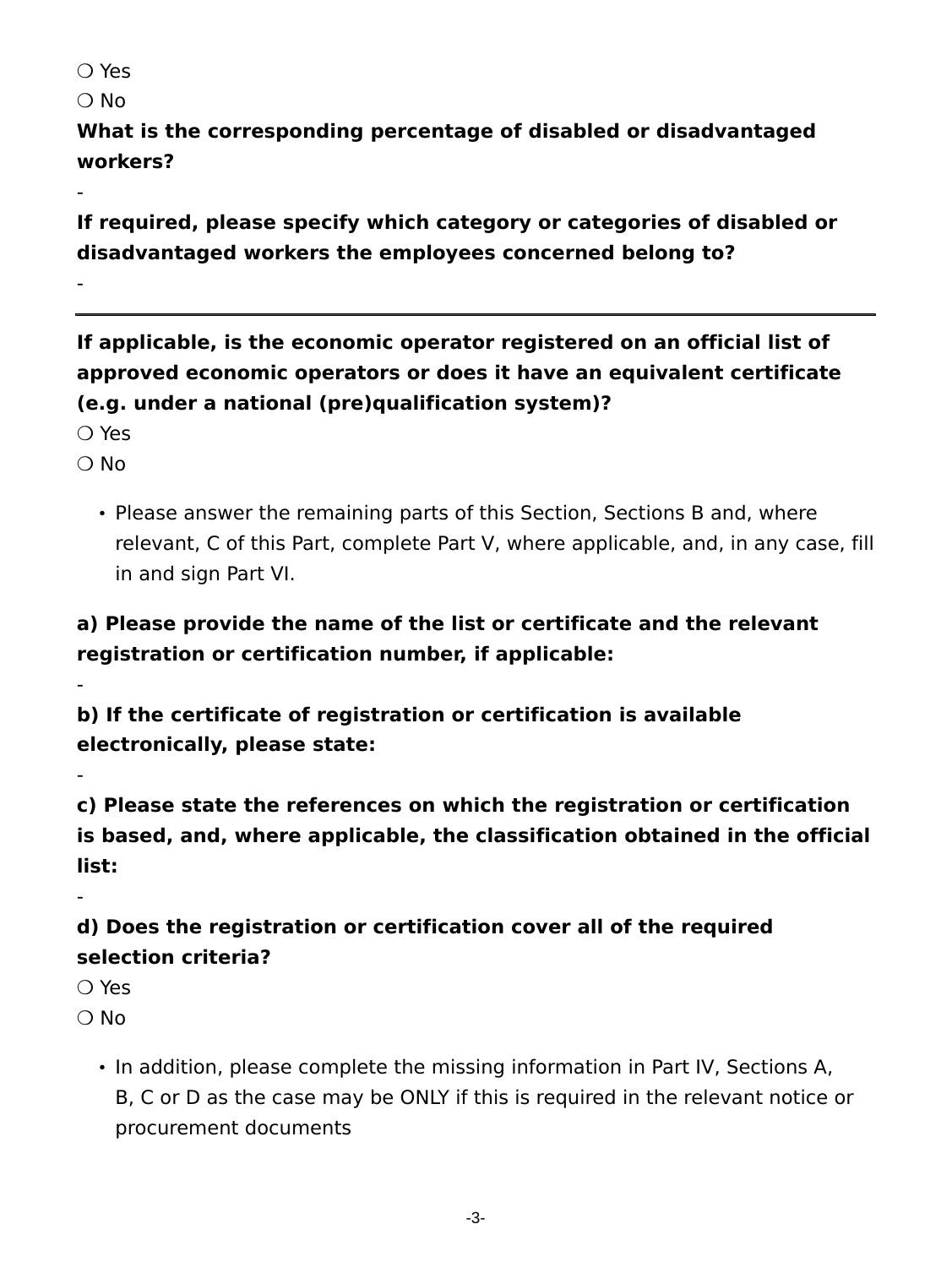**e) Will the economic operator be able to provide a certificate with regard to the payment of social security contributions and taxes or provide information enabling the contracting authority or contracting entity to obtaining it directly by accessing a national database in any Member State that is available free of charge?**

❍ Yes

❍ No

-

**If the relevant documentation is available electronically, please indicate:**

**Is the economic operator participating in the procurement procedure together with others?**

❍ Yes

❍ No

-

-

-

-

• Please ensure that the others concerned provide a separate ESPD form.

**a) Please indicate the role of the economic operator in the group (leader, responsible for specific tasks...):**

**b) Please identify the other economic operators participating in the procurement procedure together:**

**c) Where applicable, name of the participating group:**

**Where applicable, indication of the lot(s) for which the economic operator wishes to tender:**

#### **B: Information about representatives of the economic operator #1**

• Where applicable, please indicate the name(s) and address(es) of the person(s) empowered to represent the economic operator for the purposes of this procurement procedure:

#### **First name**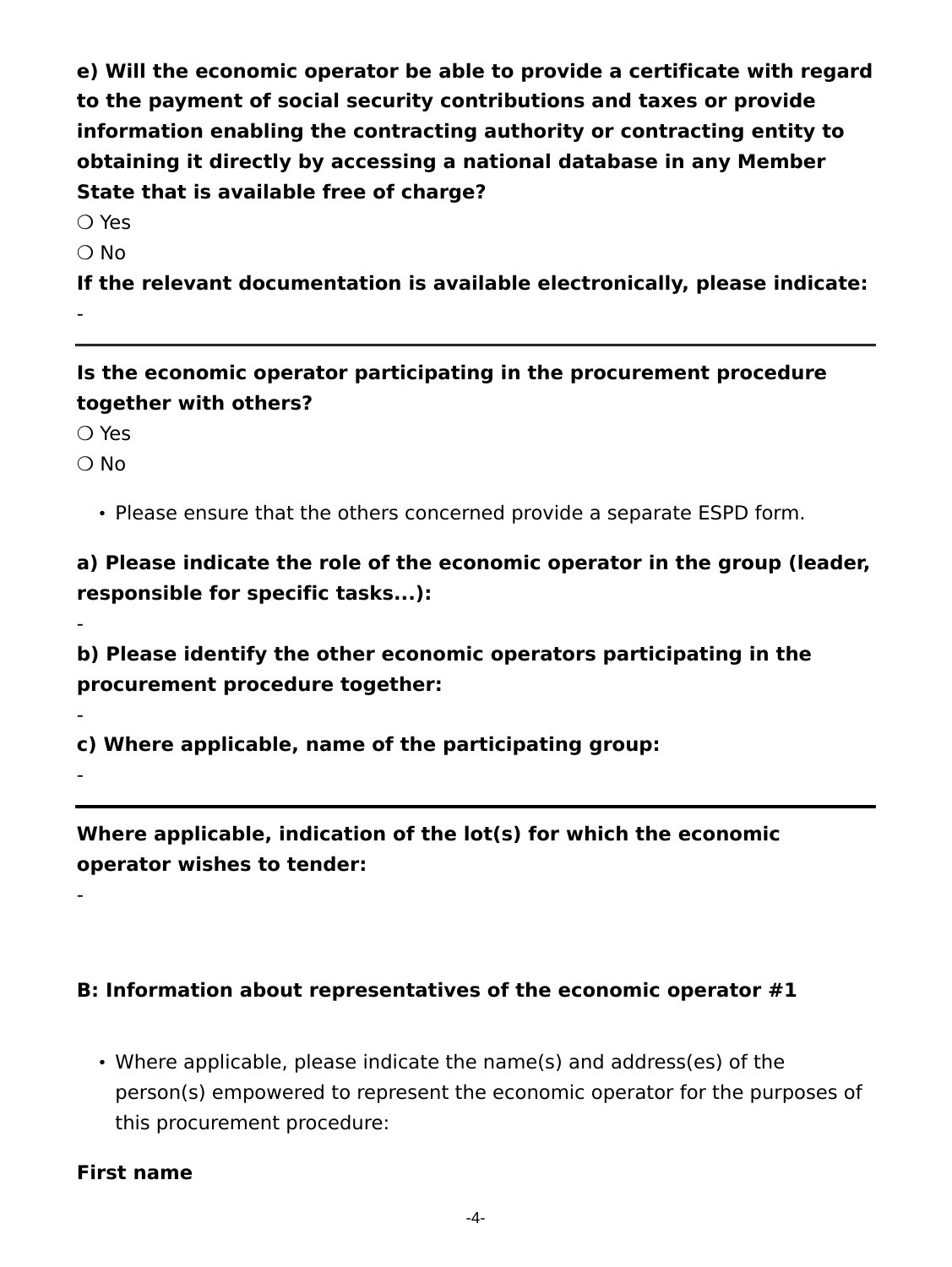**Last name**

-

-

-

-

-

-

-

---

-

-

-

-

**Date of birth**

**Place of birth**

**Street and number:**

**Postcode:**

**City:**

**Country:**

**E-mail:**

**Telephone:**

**Position/Acting in the capacity of:**

**If needed, please provide detailed information on the representation (its forms, extent, purpose ...):**

**C: Information about reliance on the capacities of other entities**

**Does the economic operator rely on the capacities of other entities in order to meet the selection criteria set out under Part IV and the criteria and rules (if any) set out under Part V below?**

- ❍ Yes
- $\bigcap$  No
	- Please provide a separate ESPD form setting out the information required under Sections A and B of this Part and Part III for each of the entities concerned, duly filled in and signed by the entities concerned. Please note that this should also include any technicians or technical bodies, not belonging directly to the economic operator's undertaking, especially those responsible for quality control and, in the case of public works contracts,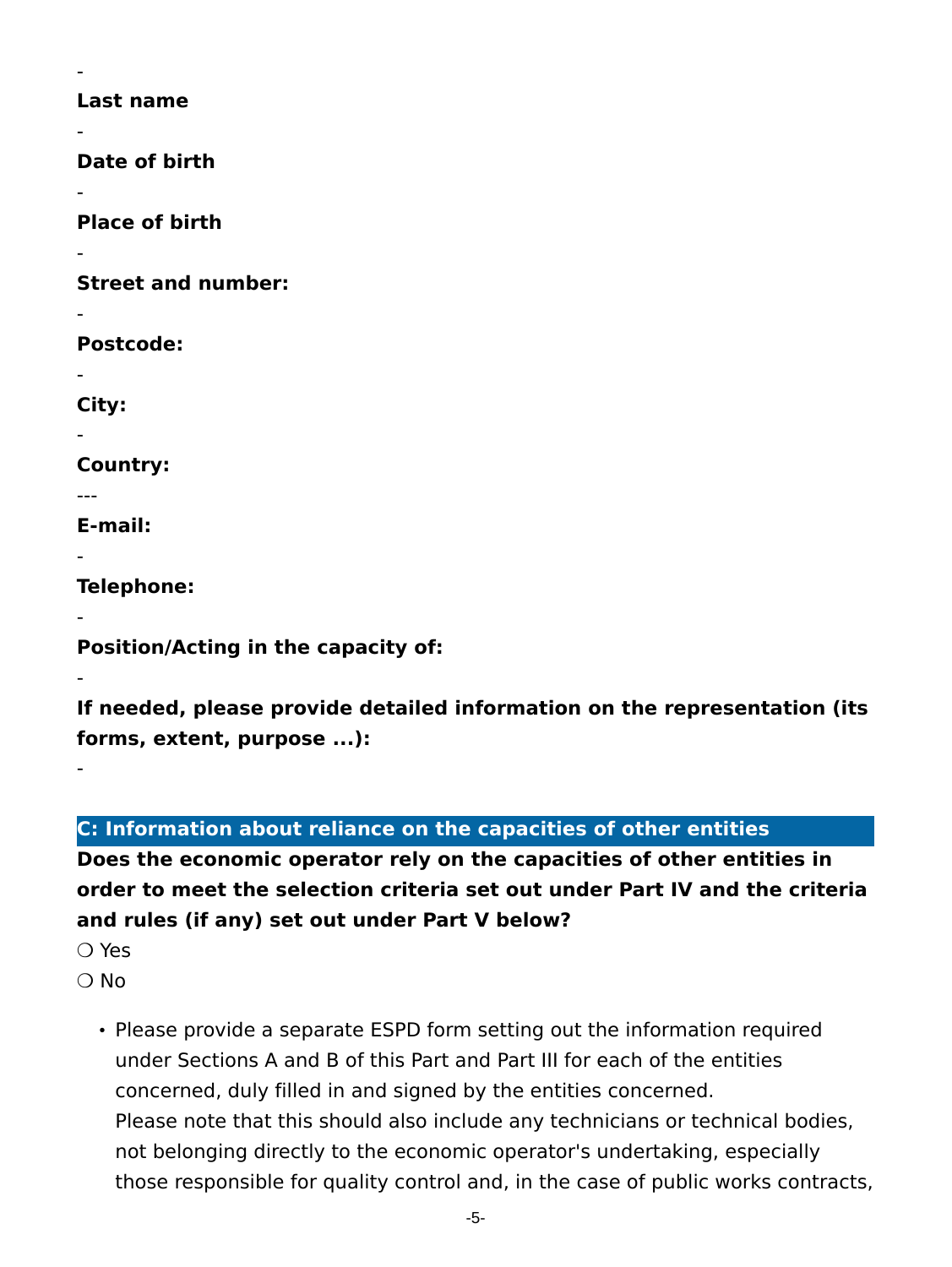the technicians or technical bodies upon whom the economic operator can call in order to carry out the work.

Insofar as it is relevant for the specific capacity or capacities on which the economic operator relies, please include the information under Parts IV and V for each of the entities concerned.

### **D: Information concerning subcontractors on whose capacity the economic operator does not rely**

• (Section to be filled-in only if this information is explicitly required by the contracting authority or contracting entity.)

### **Does the economic operator intend to subcontract any share of the contract to third parties?**

❍ Yes

 $\bigcirc$  No

-

#### **If yes and in so far as known, please list the proposed subcontractors:**

• If the contracting authority or contracting entity explicitly requests this information in addition to the information under Part I, please provide the information required under Sections A and B of this Part and Part III for each of the (categories of) subcontractors concerned.

# **Part III: Exclusion grounds**

#### **A: Grounds relating to criminal convictions**

### **Article 57(1) of Directive 2014/24/EU sets out the following reasons for exclusion**

#### **Participation in a criminal organisation**

Has the economic operator itself or any person who is a member of its administrative, management or supervisory body or has powers of representation, decision or control therein been the subject of a conviction by final judgment for participation in a criminal organisation, by a conviction rendered at the most five years ago or in which an exclusion period set out directly in the conviction continues to be applicable? As defined in Article 2 of Council Framework Decision 2008/841/JHA of 24 October 2008 on the fight against organised crime (OJ L 300, 11.11.2008, p. 42).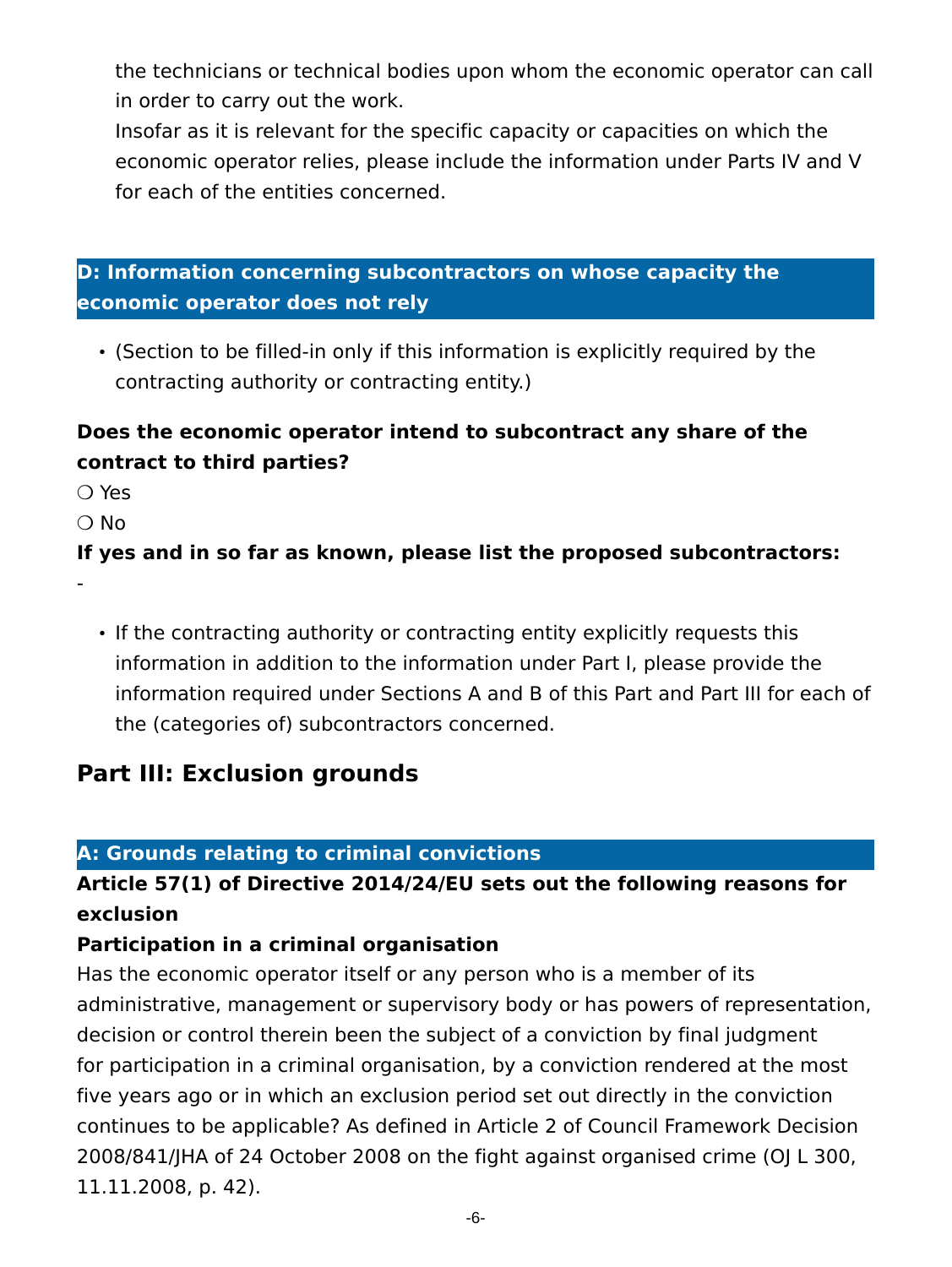Your answer? ❍ Yes  $\bigcirc$  No

Is this information available at no cost to the authorities from an EU Member State database?

❍ Yes  $\bigcirc$  No **URL**

-

-

-

**Reference/Code**

**Issuer**

### **Corruption**

Has the economic operator itself or any person who is a member of its administrative, management or supervisory body or has powers of representation, decision or control therein been the subject of a conviction by final judgment for corruption, by a conviction rendered at the most five years ago or in which an exclusion period set out directly in the conviction continues to be applicable? As defined in Article 3 of the Convention on the fight against corruption involving officials of the European Communities or officials of Member States of the European Union, OJ C 195, 25.6.1997, p. 1, and in Article 2(1) of Council Framework Decision 2003/568/JHA of 22 July 2003 on combating corruption in the private sector (OJ L 192, 31.7.2003, p. 54). This exclusion ground also includes corruption as defined in the national law of the contracting authority (contracting entity) or the economic operator. "

Your answer?

❍ Yes

❍ No

Is this information available at no cost to the authorities from an EU Member State database?

❍ Yes

❍ No

**URL**

-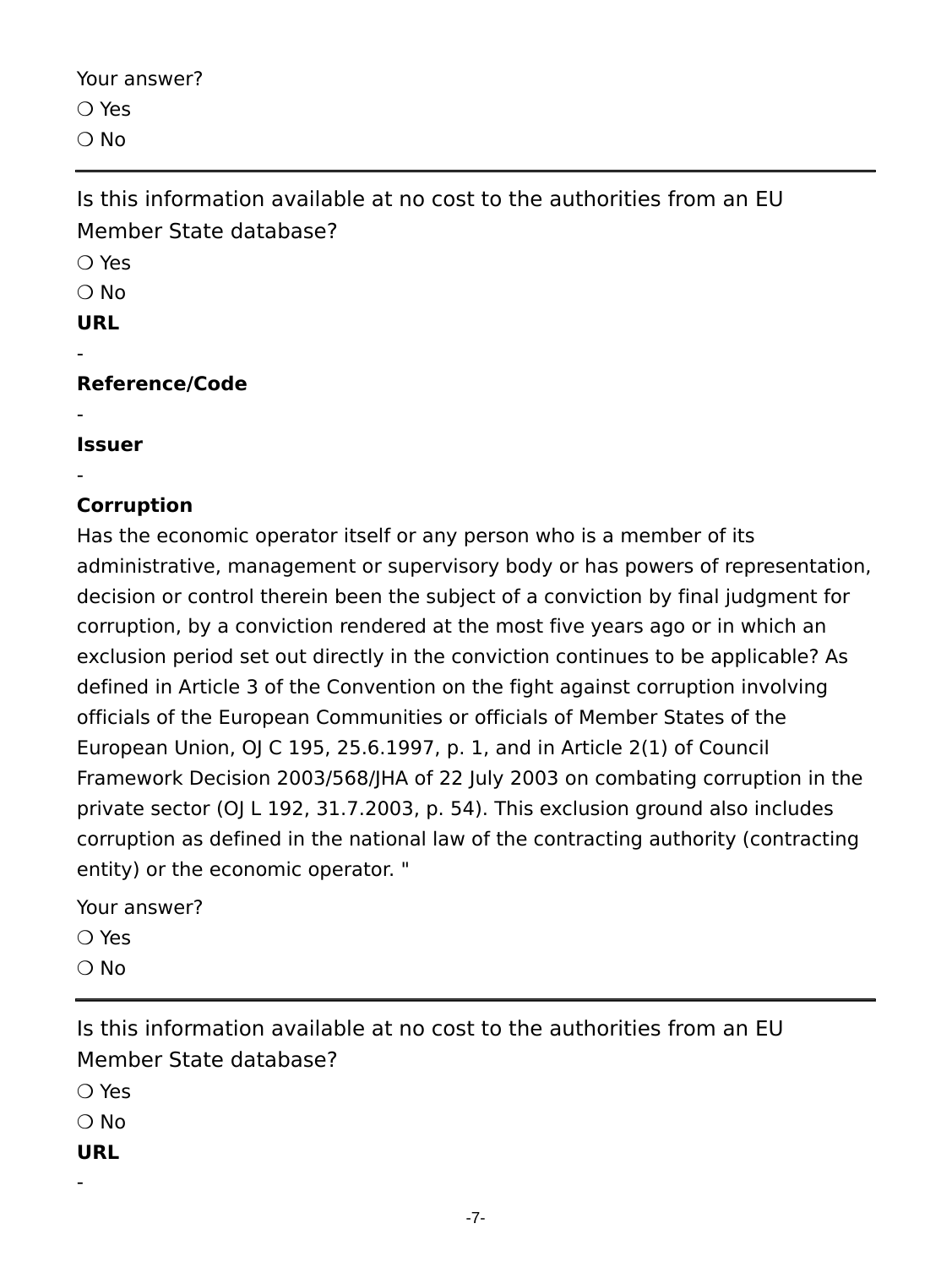#### **Reference/Code**

#### **Issuer**

-

-

#### **Fraud**

Has the economic operator itself or any person who is a member of its administrative, management or supervisory body or has powers of representation, decision or control therein been the subject of a conviction by final judgment for fraud, by a conviction rendered at the most five years ago or in which an exclusion period set out directly in the conviction continues to be applicable? Within the meaning of Article 1 of the Convention on the protection of the European Communities' financial interests (OJ C 316, 27.11.1995, p. 48).

Your answer?

❍ Yes

 $\bigcirc$  No

Is this information available at no cost to the authorities from an EU Member State database?

❍ Yes

❍ No

**URL**

-

-

-

**Reference/Code**

#### **Issuer**

### **Terrorist offences or offences linked to terrorist activities**

Has the economic operator itself or any person who is a member of its administrative, management or supervisory body or has powers of representation, decision or control therein been the subject of a conviction by final judgment for terrorist offences or offences linked to terrorist activities, by a conviction rendered at the most five years ago or in which an exclusion period set out directly in the conviction continues to be applicable? As defined in Articles 1 and 3 of Council Framework Decision of 13 June 2002 on combating terrorism (OJ L 164, 22.6.2002, p. 3). This exclusion ground also includes inciting or aiding or abetting or attempting to commit an offence, as referred to in Article 4 of that Framework Decision.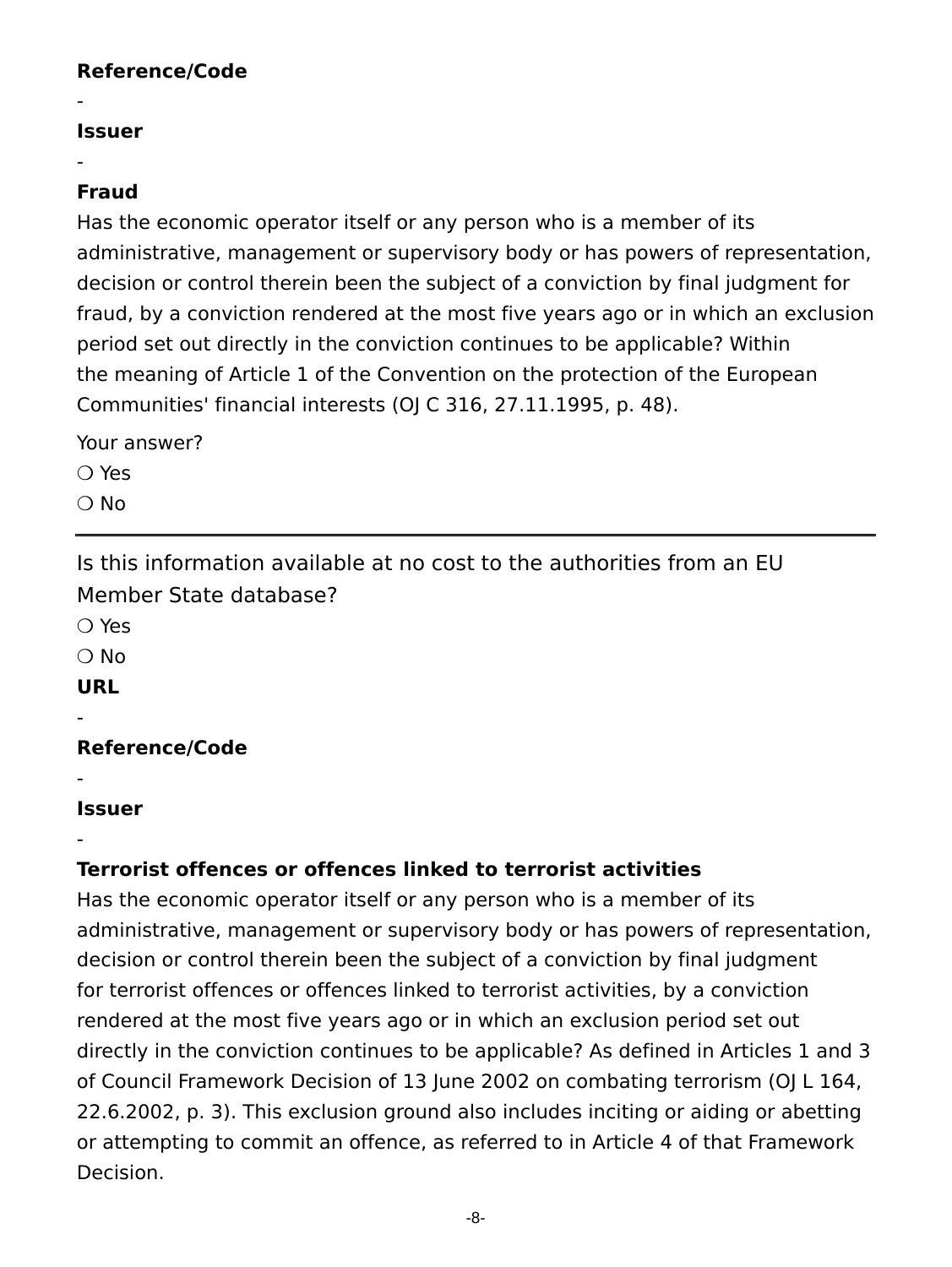Your answer? ❍ Yes  $\bigcirc$  No

Is this information available at no cost to the authorities from an EU Member State database?

❍ Yes

 $\bigcirc$  No

#### **URL**

-

-

-

### **Reference/Code**

**Issuer**

### **Money laundering or terrorist financing**

Has the economic operator itself or any person who is a member of its administrative, management or supervisory body or has powers of representation, decision or control therein been the subject of a conviction by final judgment for money laundering or terrorist financing, by a conviction rendered at the most five years ago or in which an exclusion period set out directly in the conviction continues to be applicable? As defined in Article 1 of Directive 2005/60/EC of the European Parliament and of the Council of 26 October 2005 on the prevention of the use of the financial system for the purpose of money laundering and terrorist financing (OJ L 309, 25.11.2005, p. 15).

Your answer?

❍ Yes

 $\bigcirc$  No

Is this information available at no cost to the authorities from an EU Member State database?

❍ Yes

❍ No

**URL**

-

-

**Reference/Code**

**Issuer**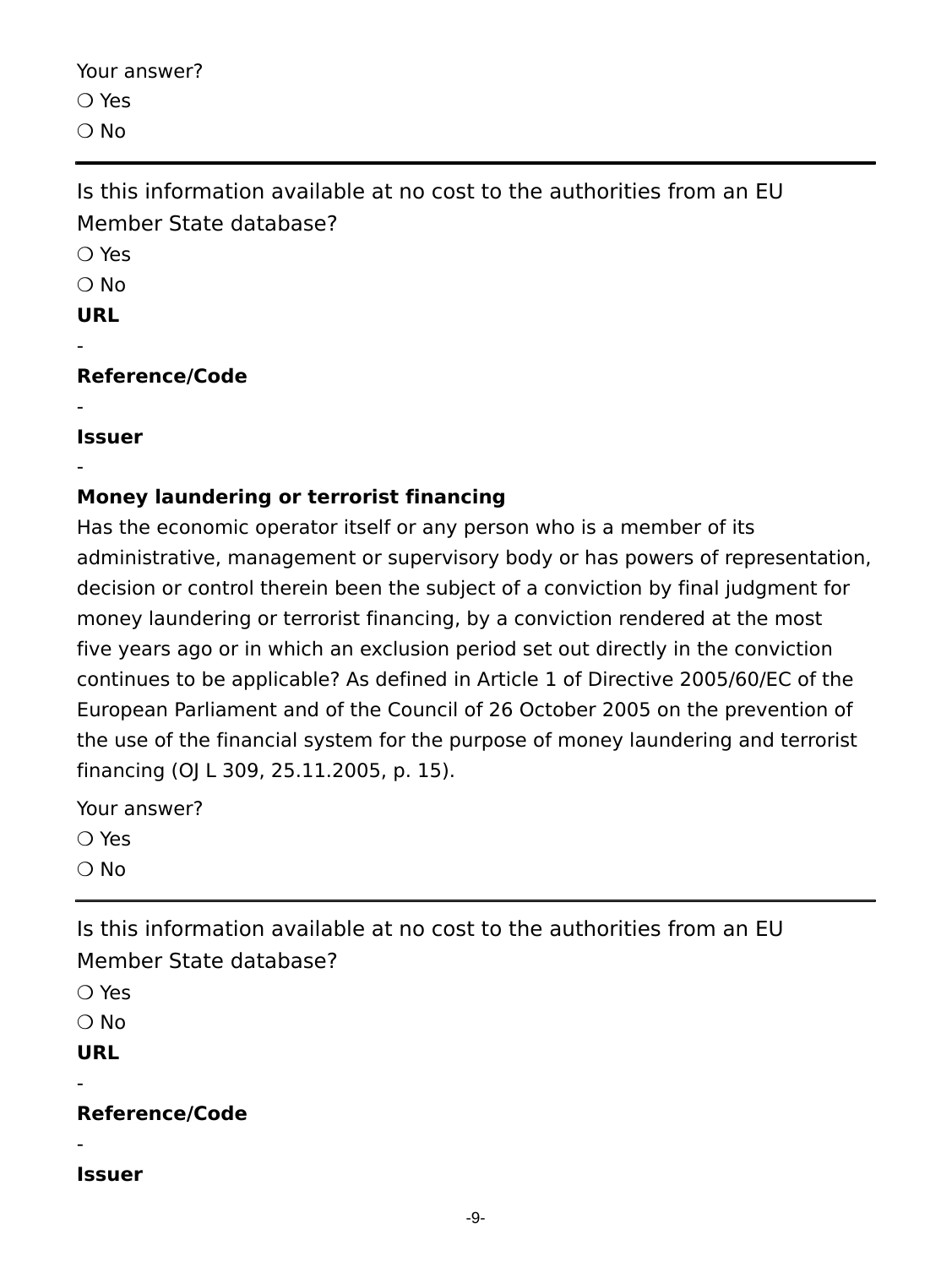### **Child labour and other forms of trafficking in human beings**

Has the economic operator itself or any person who is a member of its administrative, management or supervisory body or has powers of representation, decision or control therein been the subject of a conviction by final judgment for child labour and other forms of trafficking in human beings, by a conviction rendered at the most five years ago or in which an exclusion period set out directly in the conviction continues to be applicable? As defined in Article 2 of Directive 2011/36/EU of the European Parliament and of the Council of 5 April 2011 on preventing and combating trafficking in human beings and protecting its victims, and replacing Council Framework Decision 2002/629/JHA (OJ L 101, 15.4.2011, p. 1).

Your answer?

❍ Yes

-

 $\bigcirc$  No

Is this information available at no cost to the authorities from an EU Member State database?

❍ Yes

 $\bigcirc$  No

**URL**

-

-

-

**Reference/Code**

**Issuer**

#### **B: Grounds relating to the payment of taxes or social security contributions**

### **Article 57(2) of Directive 2014/24/EU sets out the following reasons for exclusion**

#### **Payment of taxes**

Has the economic operator breached its obligations relating to the payment of taxes, both in the country in which it is established and in Member State of the contracting authority or contracting entity if other than the country of establishment?

Your answer?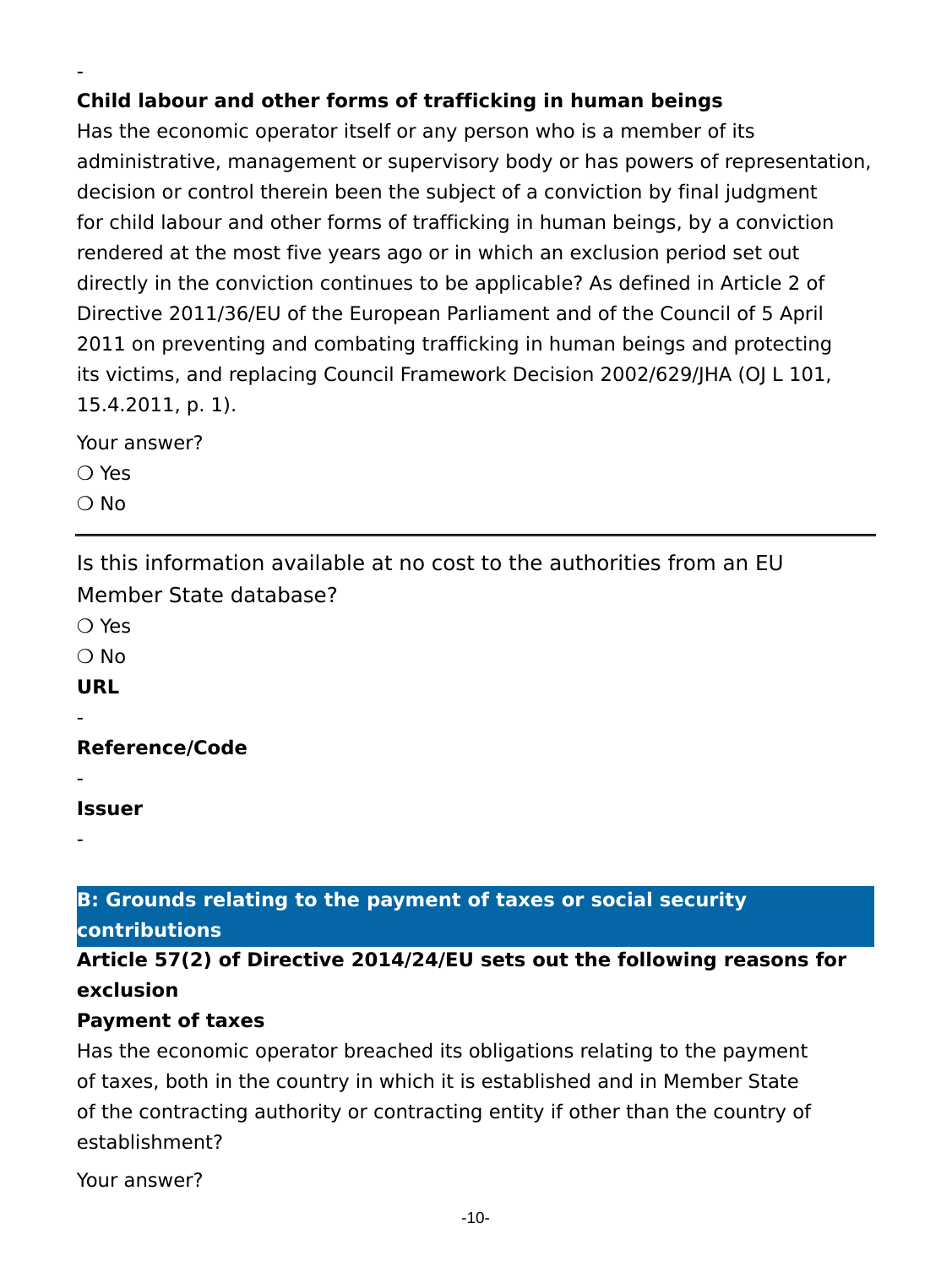❍ Yes

 $\bigcirc$  No

#### **Country or Member State concerned**

---

### **Amount concerned**

- ---

Has this breach of obligations been established by means other than a judicial or administrative decision?

❍ Yes

❍ No

If this breach of obligations was established through a judicial or administrative decision, was this decision final and binding?

❍ Yes

❍ No

-

-

-

**Please indicate the date of conviction or decision**

**In case of a conviction, insofar as established directly therein, the length of the period of exclusion**

### **Please describe which means were used**

Has the economic operator fulfilled its obligations by paying or entering into a binding arrangement with a view to paying the taxes or social security contributions due, including, where applicable, any interest accrued or fines? ❍ Yes

 $\bigcirc$  No

### **Please describe them**

-

Is this information available at no cost to the authorities from an EU Member State database?

❍ Yes

❍ No

**URL**

-

### **Reference/Code**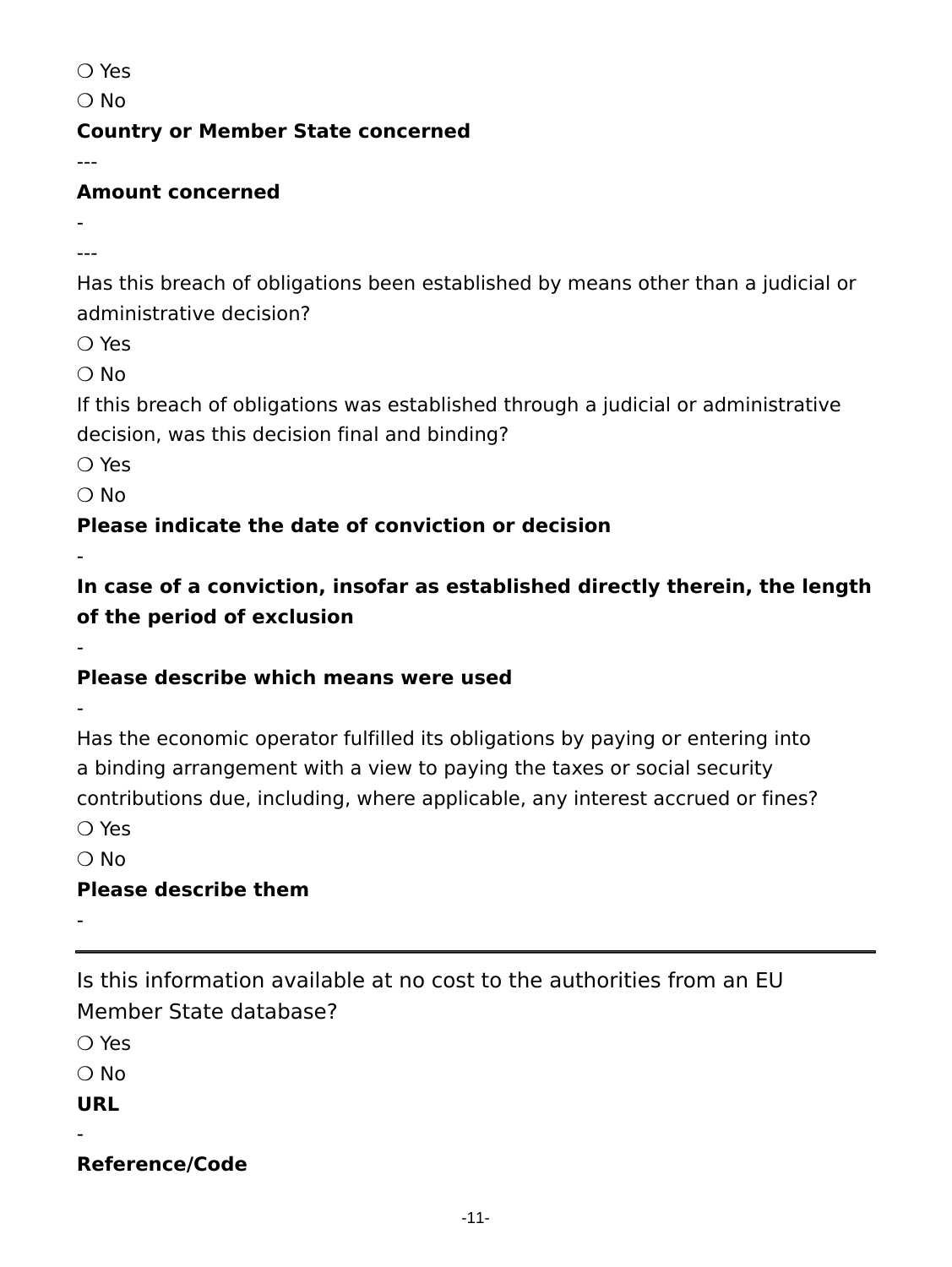#### **Issuer**

-

-

### **Payment of social security**

Has the economic operator breached its obligations relating to the payment social security contributions, both in the country in which it is established and in Member State of the contracting authority or contracting entity if other than the country of establishment?

Your answer?

❍ Yes

 $\bigcirc$  No

**Country or Member State concerned**

---

#### **Amount concerned**

- ---

Has this breach of obligations been established by means other than a judicial or administrative decision?

❍ Yes

 $\bigcirc$  No

If this breach of obligations was established through a judicial or administrative decision, was this decision final and binding?

❍ Yes

❍ No

-

-

-

### **Please indicate the date of conviction or decision**

**In case of a conviction, insofar as established directly therein, the length of the period of exclusion**

#### **Please describe which means were used**

Has the economic operator fulfilled its obligations by paying or entering into a binding arrangement with a view to paying the taxes or social security contributions due, including, where applicable, any interest accrued or fines?

❍ Yes

 $\bigcirc$  No

### **Please describe them**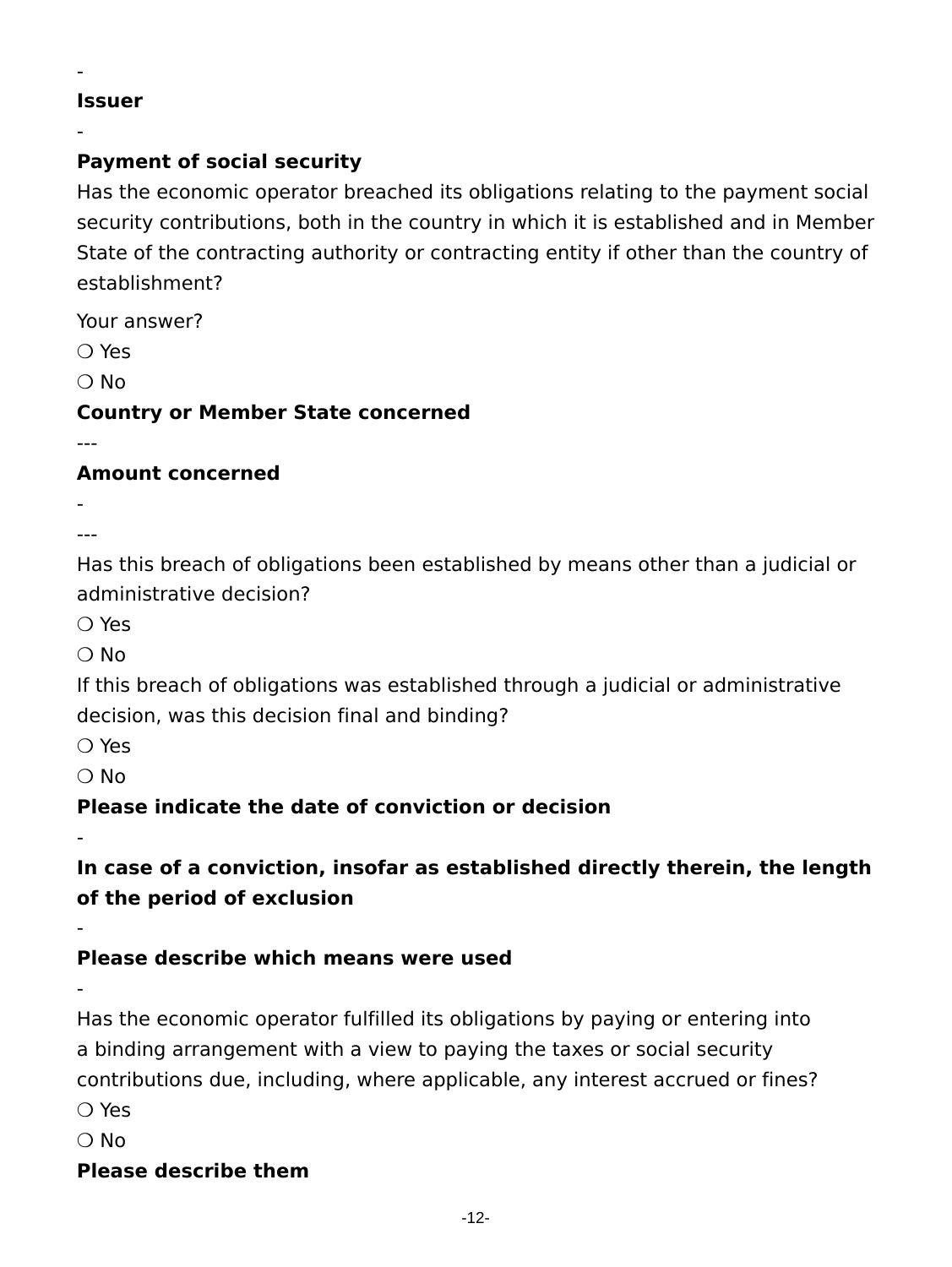# Is this information available at no cost to the authorities from an EU Member State database?

❍ Yes

-

❍ No

**URL**

-

-

-

### **Reference/Code**

**Issuer**

**C: Grounds relating to insolvency, conflicts of interests or professional misconduct**

### **Article 57(4) of Directive 2014/24/EU sets out the following reasons for exclusion**

### **Breaching of obligations in the field of environmental law**

Has the economic operator, to its knowledge, breached its obligations in the field of environmental law? As referred to for the purposes of this procurement in national law, in the relevant notice or the procurement documents or in Article 18(2) of Directive 2014/24/EU.

Your answer?

❍ Yes

❍ No

-

-

### **Please describe them**

Have you taken measures to demonstrate your reliability ("Self-Cleaning")

❍ Yes

❍ No

### **Please describe them**

### **Breaching of obligations in the field of social law**

Has the economic operator, to its knowledge, breached its obligations in the field of social law? As referred to for the purposes of this procurement in national law, in the relevant notice or the procurement documents or in Article 18(2) of Directive 2014/24/EU.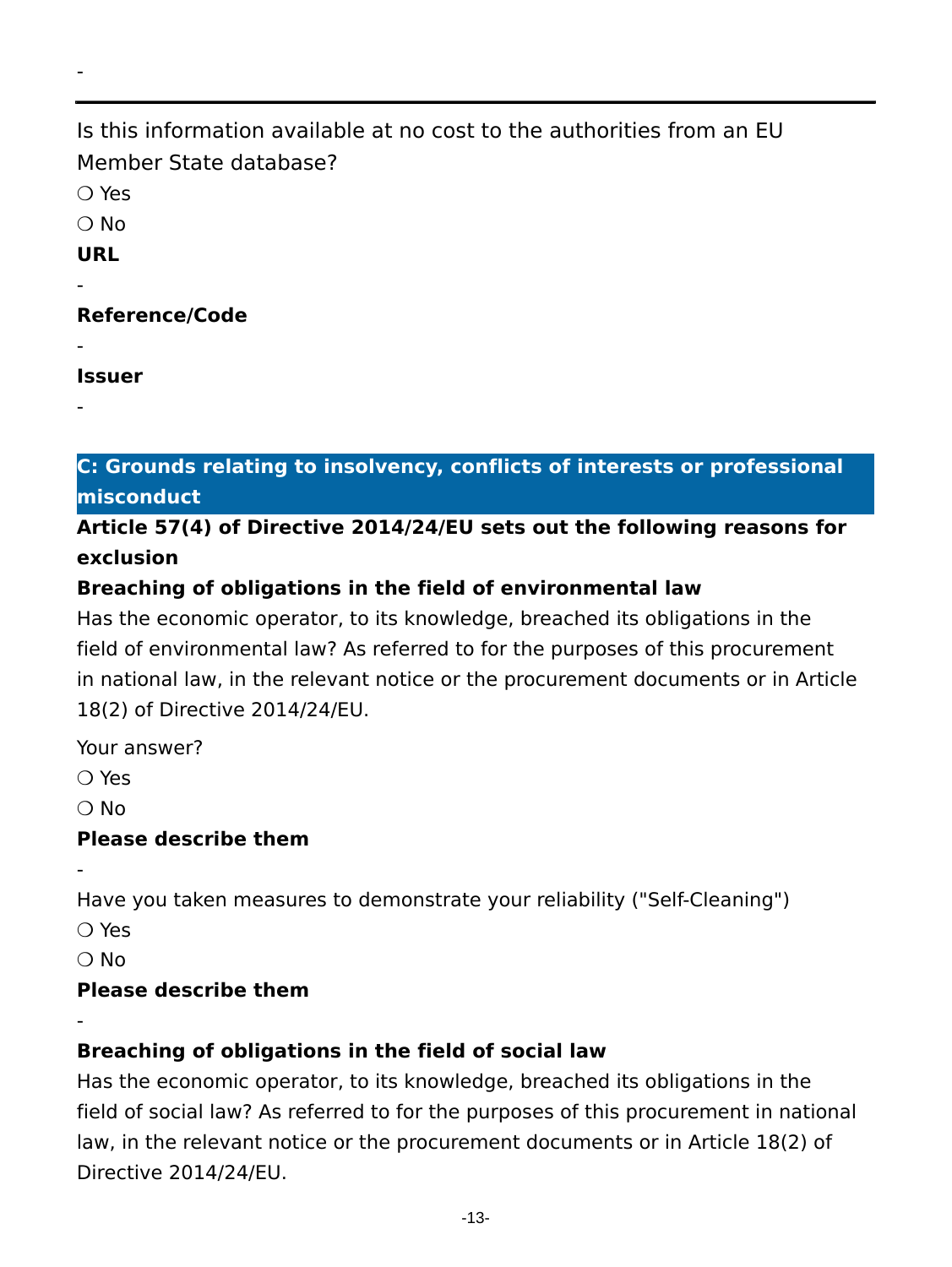Your answer?

❍ Yes

 $\bigcirc$  No

-

-

### **Please describe them**

Have you taken measures to demonstrate your reliability ("Self-Cleaning")

❍ Yes

❍ No

# **Please describe them**

# **Breaching of obligations in the fields of labour law**

Has the economic operator, to its knowledge, breached its obligations in the field of labour law? As referred to for the purposes of this procurement in national law, in the relevant notice or the procurement documents or in Article 18(2) of Directive 2014/24/EU.

Your answer?

❍ Yes

 $\bigcirc$  No

# **Please describe them**

Have you taken measures to demonstrate your reliability ("Self-Cleaning")

❍ Yes

-

-

❍ No

# **Please describe them**

# **Bankruptcy**

Is the economic operator bankrupt? This information needs not be given if exclusion of economic operators in this case has been made mandatory under the applicable national law without any possibility of derogation where the economic operator is nevertheless able to perform the contract.

Your answer?

❍ Yes

 $\bigcirc$  No

-

-

# **Please describe them**

**Indicate reasons for being able nevertheless to perform the contract**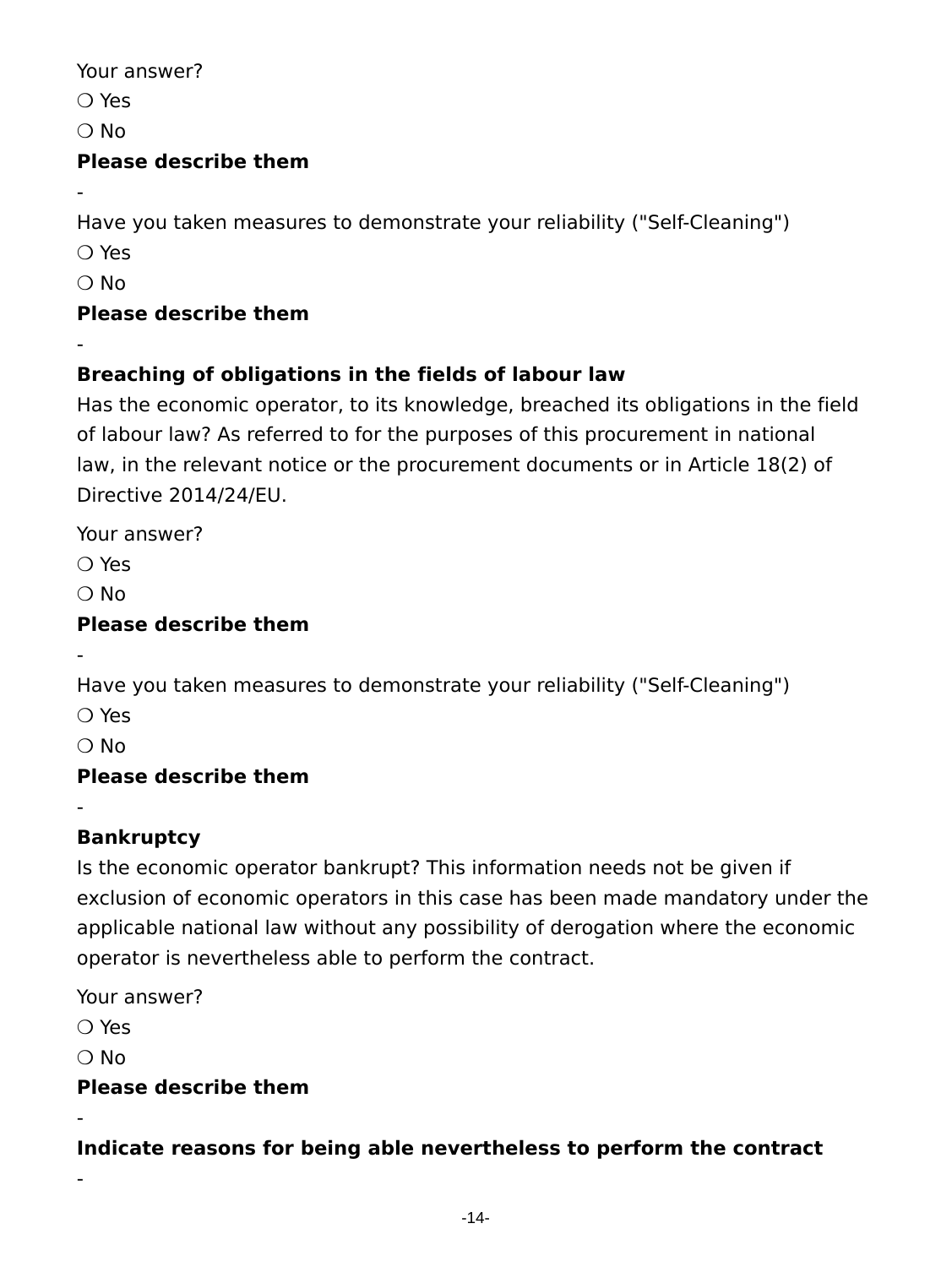Is this information available at no cost to the authorities from an EU Member State database? ❍ Yes ❍ No **URL** - **Reference/Code**

**Issuer**

-

-

### **Insolvency**

Is the economic operator the subject of insolvency or winding-up? This information needs not be given if exclusion of economic operators in this case has been made mandatory under the applicable national law without any possibility of derogation where the economic operator is nevertheless able to perform the contract.

Your answer?

❍ Yes

 $\bigcirc$  No

-

-

**Please describe them**

**Indicate reasons for being able nevertheless to perform the contract**

Is this information available at no cost to the authorities from an EU Member State database?

❍ Yes

❍ No

**URL**

-

-

-

**Reference/Code**

**Issuer**

### **Arrangement with creditors**

Is the economic operator in arrangement with creditors? This information needs not be given if exclusion of economic operators in this case has been made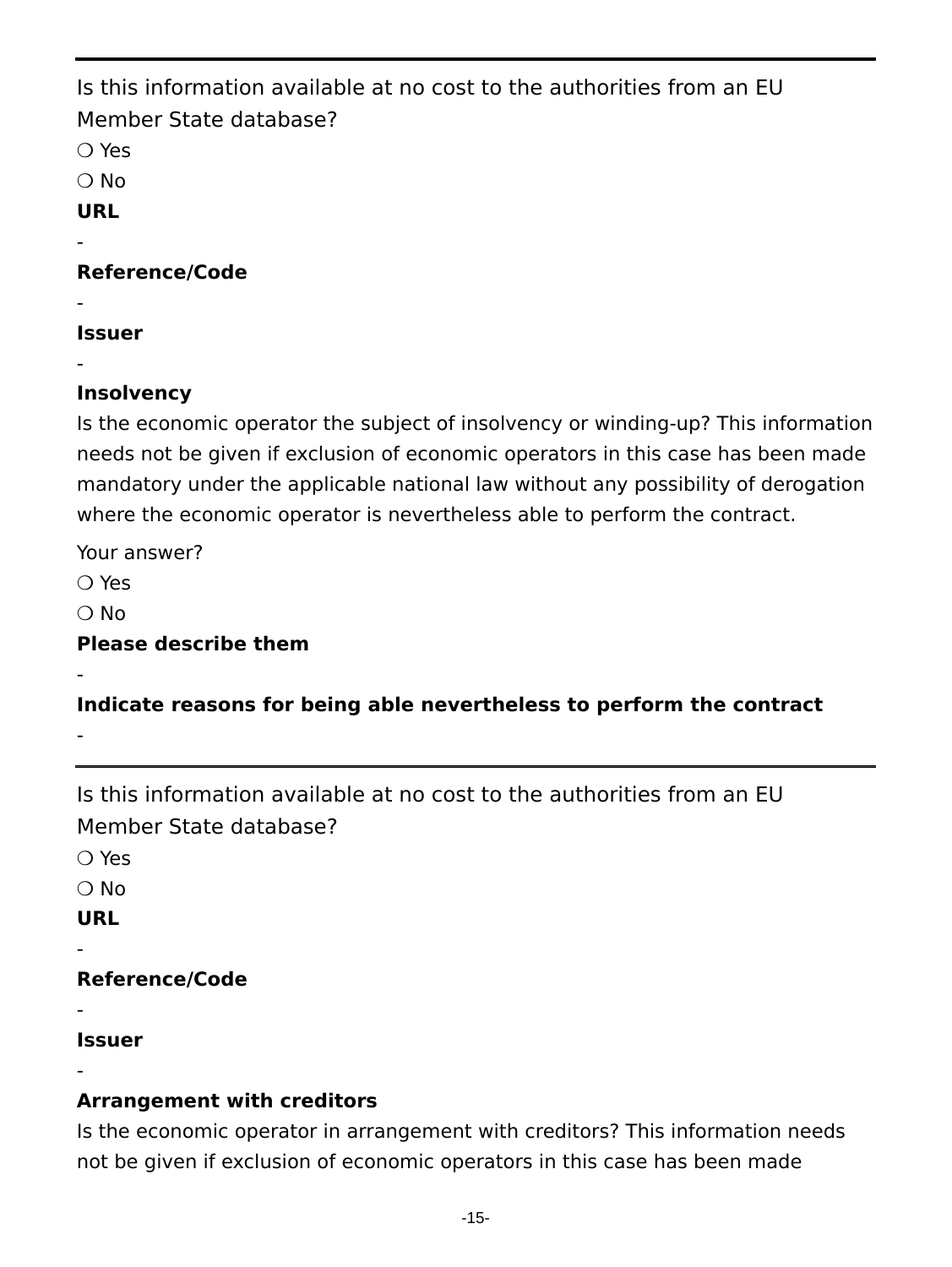mandatory under the applicable national law without any possibility of derogation where the economic operator is nevertheless able to perform the contract.

Your answer?

❍ Yes

❍ No

-

-

#### **Please describe them**

#### **Indicate reasons for being able nevertheless to perform the contract**

Is this information available at no cost to the authorities from an EU Member State database?

❍ Yes

❍ No

**URL**

-

-

-

**Reference/Code**

**Issuer**

### **Analogous situation like bankruptcy under national law**

Is the economic operator in in any analogous situation like bankruptcy arising from a similar procedure under national laws and regulations? This information needs not be given if exclusion of economic operators in this case has been made mandatory under the applicable national law without any possibility of derogation where the economic operator is nevertheless able to perform the contract.

Your answer?

❍ Yes

 $\bigcirc$  No

-

-

#### **Please describe them**

**Indicate reasons for being able nevertheless to perform the contract**

Is this information available at no cost to the authorities from an EU Member State database?

❍ Yes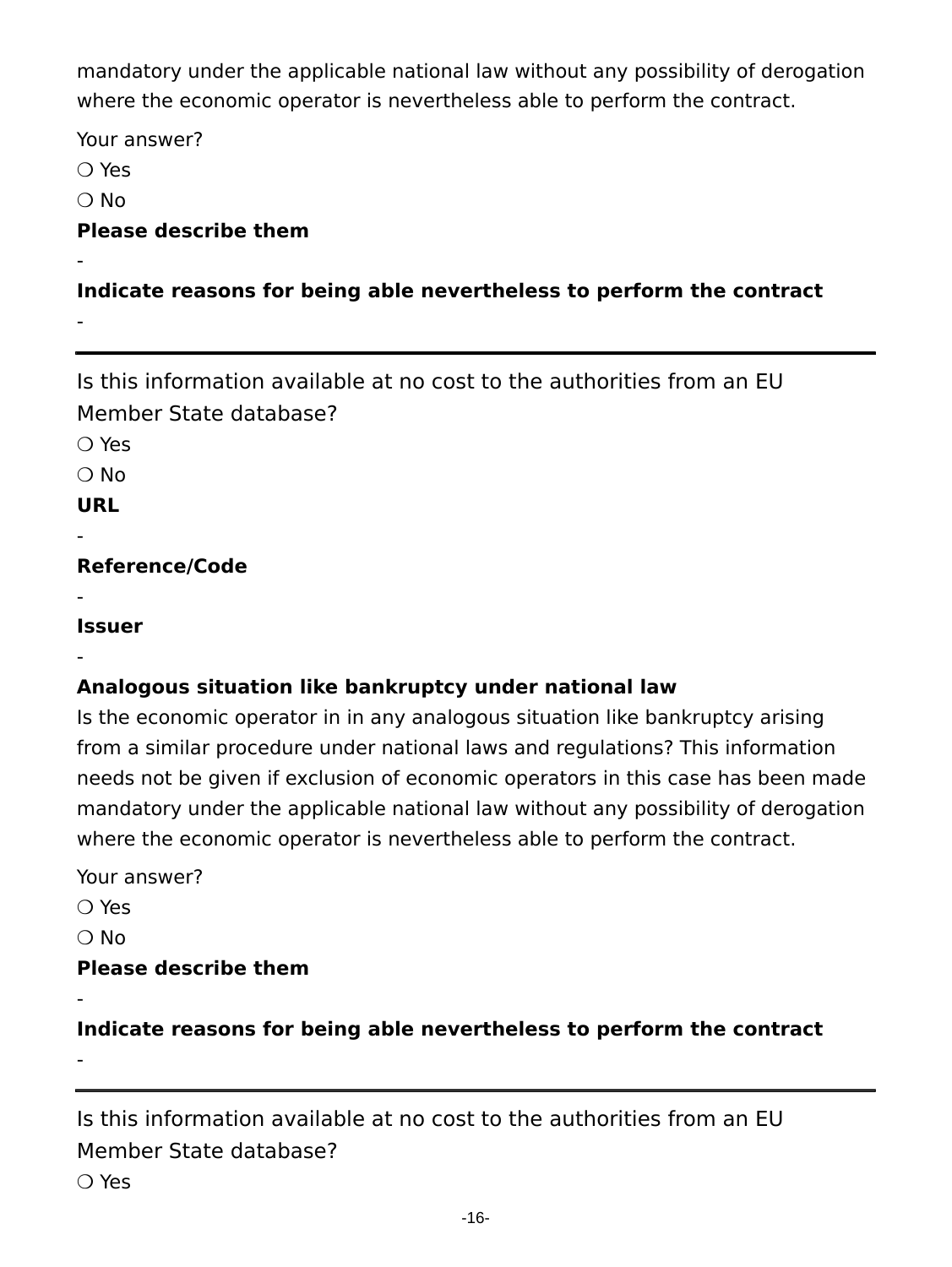-

-

-

#### **Reference/Code**

#### **Issuer**

### **Assets being administered by liquidator**

Are the assets of the economic operator being administered by a liquidator or by the court? This information needs not be given if exclusion of economic operators in this case has been made mandatory under the applicable national law without any possibility of derogation where the economic operator is nevertheless able to perform the contract.

Your answer?

❍ Yes

 $\bigcirc$  No

-

-

**Please describe them**

**Indicate reasons for being able nevertheless to perform the contract**

Is this information available at no cost to the authorities from an EU Member State database? ❍ Yes ❍ No

**URL**

-

-

-

**Reference/Code**

**Issuer**

#### **Business activities are suspended**

Are the business activities of the economic operator suspended? This information needs not be given if exclusion of economic operators in this case has been made mandatory under the applicable national law without any possibility of derogation where the economic operator is nevertheless able to perform the contract.

Your answer?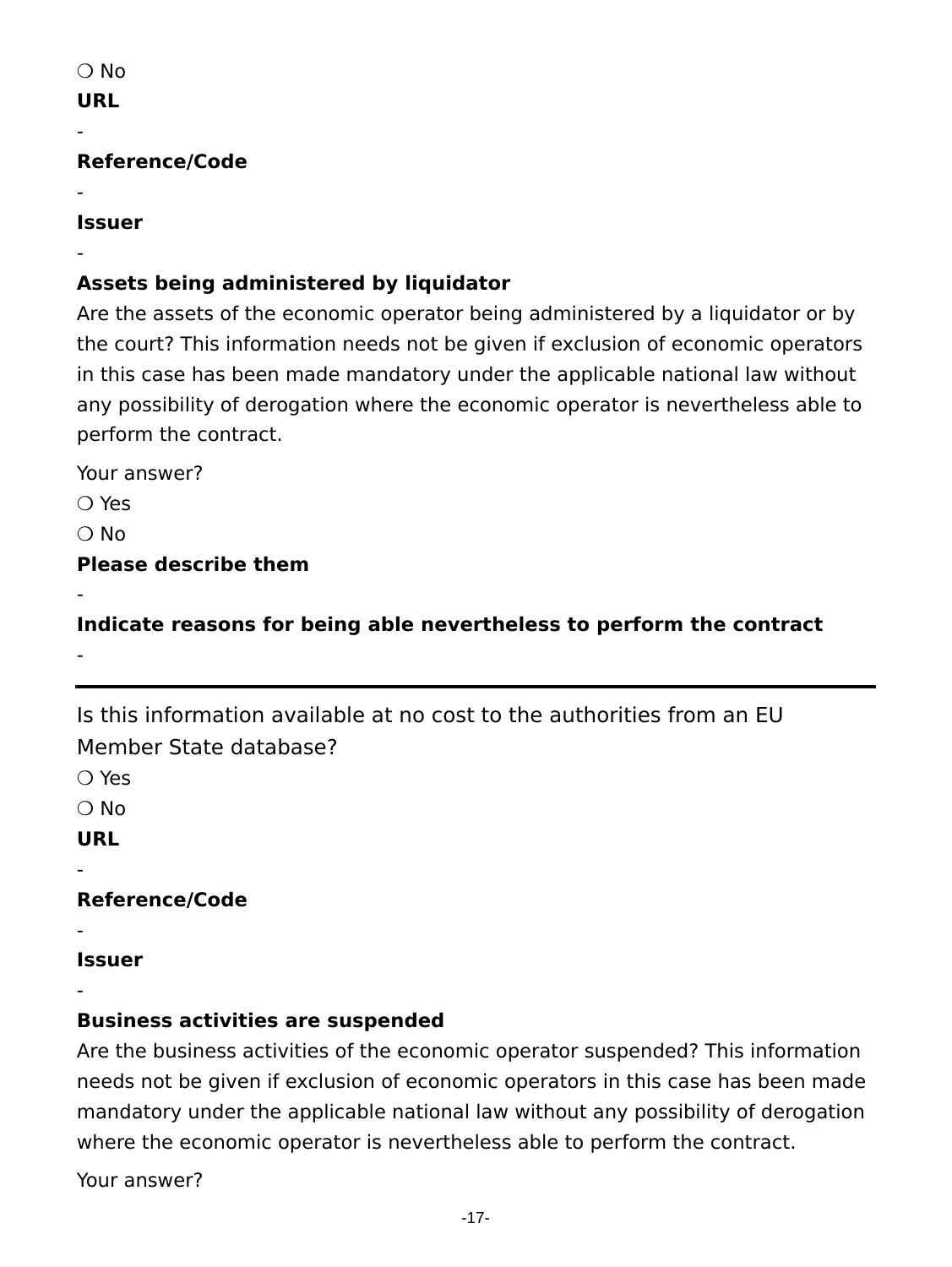❍ Yes

 $\bigcirc$  No

-

-

#### **Please describe them**

**Indicate reasons for being able nevertheless to perform the contract**

Is this information available at no cost to the authorities from an EU Member State database?

❍ Yes

❍ No

#### **URL**

-

-

-

#### **Reference/Code**

**Issuer**

### **Agreements with other economic operators aimed at distorting competition**

Has the economic operator entered into agreements with other economic operators aimed at distorting competition?

Your answer?

❍ Yes

 $\bigcap$  No

-

-

#### **Please describe them**

Have you taken measures to demonstrate your reliability ("Self-Cleaning")

❍ Yes

❍ No

#### **Please describe them**

### **Guilty of grave professional misconduct**

Is the economic operator guilty of grave professional misconduct? Where applicable, see definitions in national law, the relevant notice or the procurement documents.

Your answer? ❍ Yes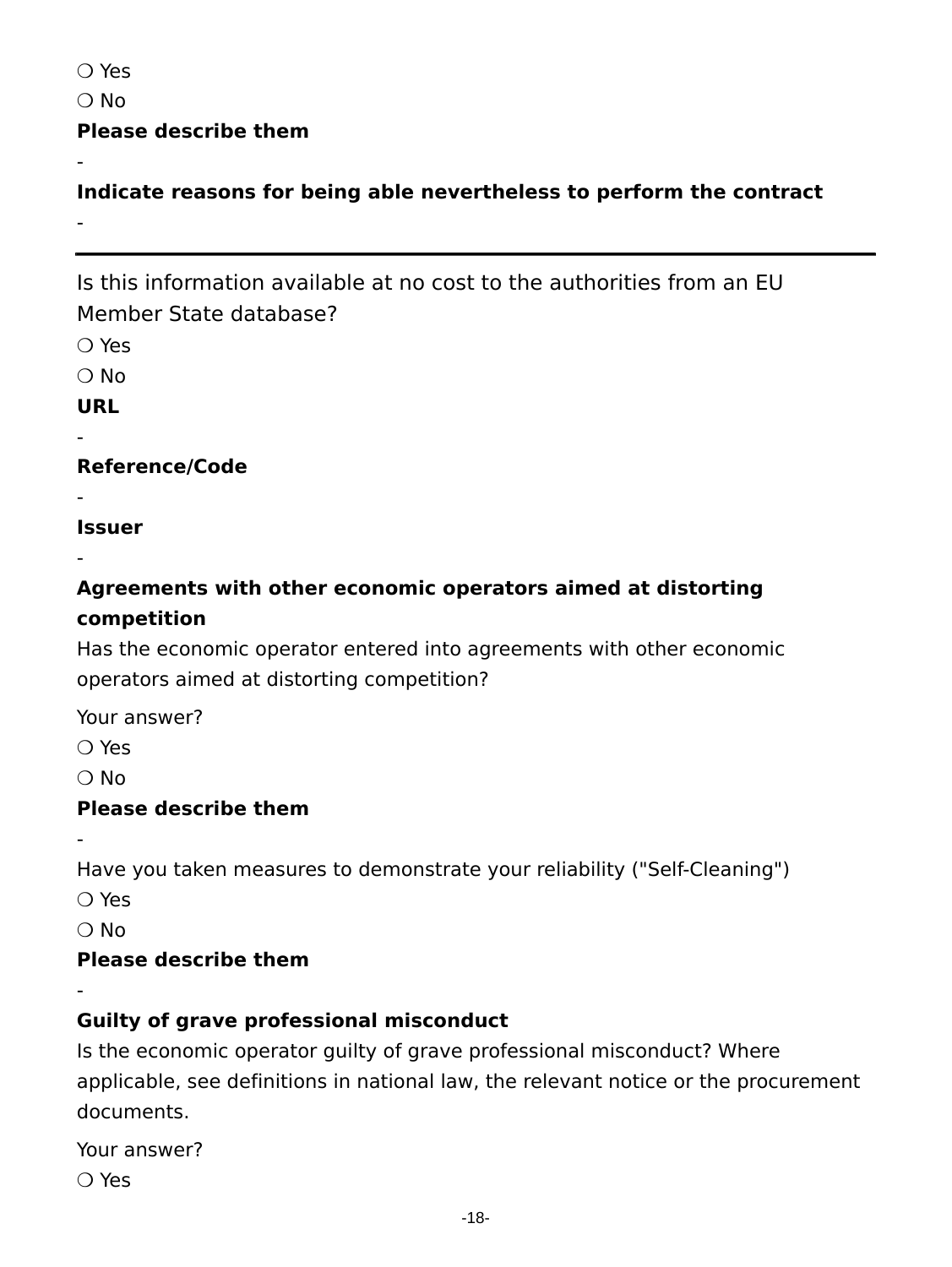❍ No

-

-

### **Please describe them**

Have you taken measures to demonstrate your reliability ("Self-Cleaning")

❍ Yes

❍ No

#### **Please describe them**

### **Conflict of interest due to its participation in the procurement procedure**

Is the economic operator aware of any conflict of interest, as indicated in national law, the relevant notice or the procurement documents due to its participation in the procurement procedure?

Your answer?

❍ Yes

 $\bigcirc$  No

-

### **Please describe them**

# **Direct or indirect involvement in the preparation of this procurement procedure**

Has the economic operator or an undertaking related to it advised the contracting authority or contracting entity or otherwise been involved in the preparation of the procurement procedure?

Your answer?

❍ Yes

❍ No

-

### **Please describe them**

# **Early termination, damages or other comparable sanctions**

Has the economic operator experienced that a prior public contract, a prior contract with a contracting entity or a prior concession contract was terminated early, or that damages or other comparable sanctions were imposed in connection with that prior contract?

Your answer?

❍ Yes

 $\bigcirc$  No

-

### **Please describe them**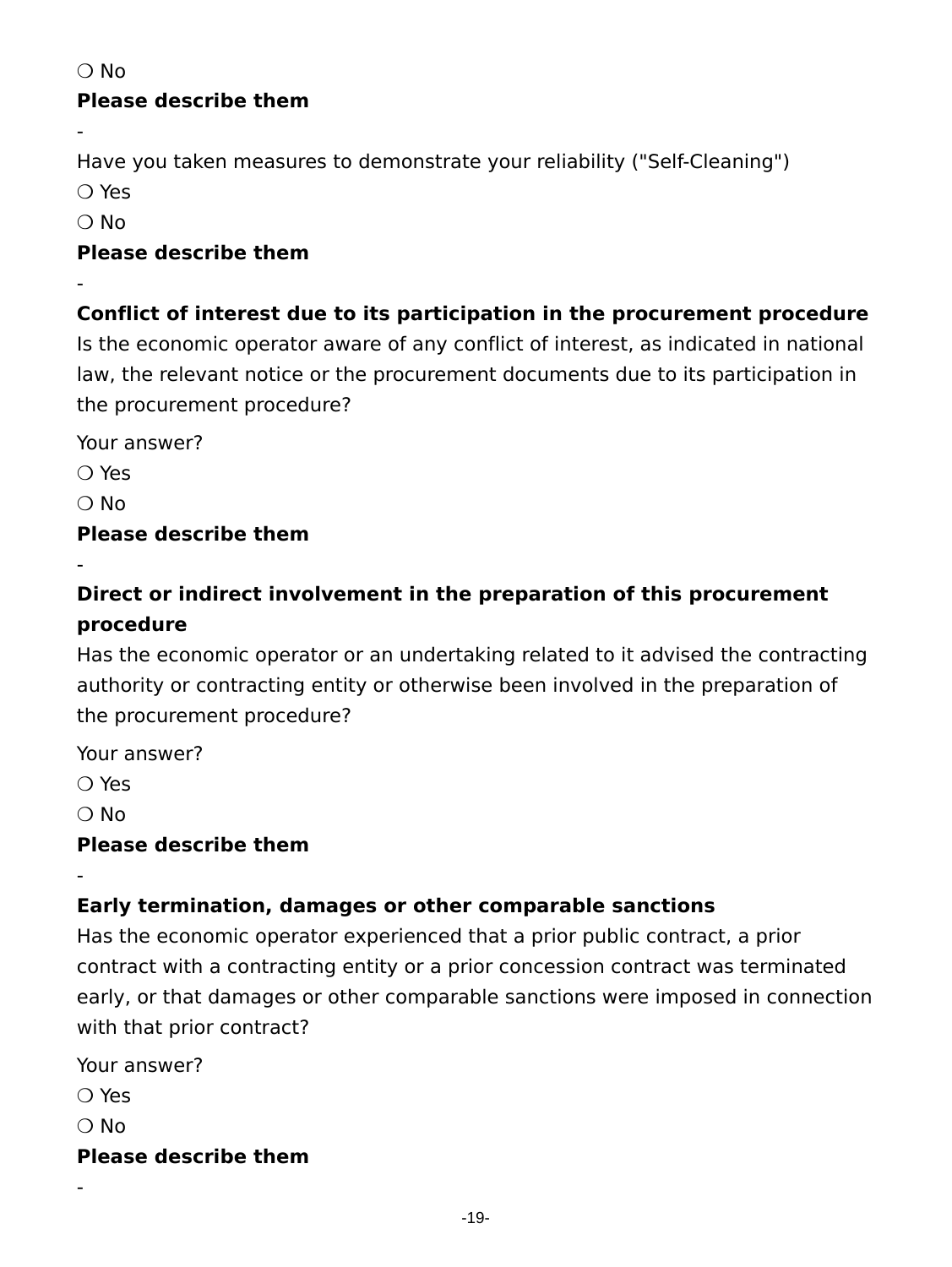Have you taken measures to demonstrate your reliability ("Self-Cleaning")

❍ Yes

❍ No

-

#### **Please describe them**

### **Guilty of misinterpretation, withheld information, unable to provide required documents and obtained confidential information of this procedure**

Can the economic operator confirm that:

a) It has been guilty of serious misrepresentation in supplying the information required for the verification of the absence of grounds for exclusion or the fulfilment of the selection criteria,

b) It has withheld such information,

c) It has not been able, without delay, to submit the supporting documents required by a contracting authority or contracting entity, and d) It has undertaken to unduly influence the decision making process of the contracting authority or contracting entity, to obtain confidential information that may confer upon it undue advantages in the procurement procedure or to negligently provide misleading information that may have a material influence on decisions concerning exclusion, selection or award?

Your answer?

❍ Yes

❍ No

# **Part IV: Selection criteria**

# **C: Technical and professional ability**

## **Article 58(4) of Directive 2014/24/EU sets out the following selection criteria**

**For supply contracts: performance of deliveries of the specified type** For public supply contracts only: During the reference period, the economic operator has delivered the following principal deliveries of the type specified. Contracting authorities may require up to three years and allow experience dating from more than three years.

### **Description**

-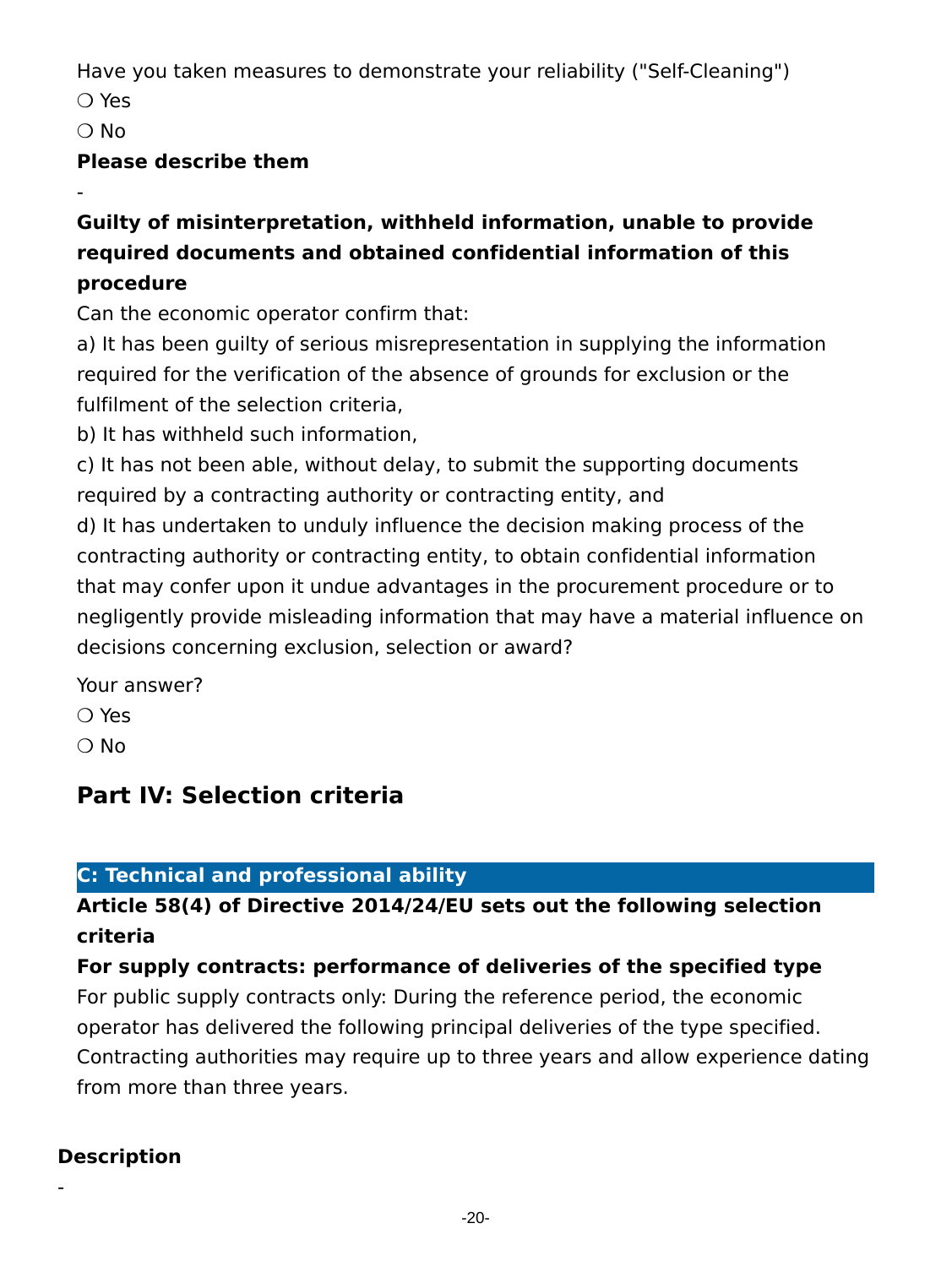#### **Amount**

- ---

#### **Start date**

#### **End date**

-

-

-

**Recipients**

Is this information available at no cost to the authorities from an EU Member State database?

❍ Yes

❍ No

**URL**

-

-

-

**Reference/Code**

**Issuer**

**Finish**

#### **Part VI: Concluding statements**

The economic operator formally declares that the information stated under Parts II - V above is accurate and correct and that it has been set out in full awareness of the consequences of serious misrepresentation.

The economic operator formally declares to be able, upon request and without delay, to provide the certificates and other forms of documentary evidence referred to, except where:

a) The contracting authority or contracting entity has the possibility of obtaining the supporting documentation concerned directly by accessing a national database in any Member State that is available free of charge (on condition that the economic operator has provided the necessary information (web address, issuing authority or body, precise reference of the documentation) allowing the contracting authority or contracting entity to do